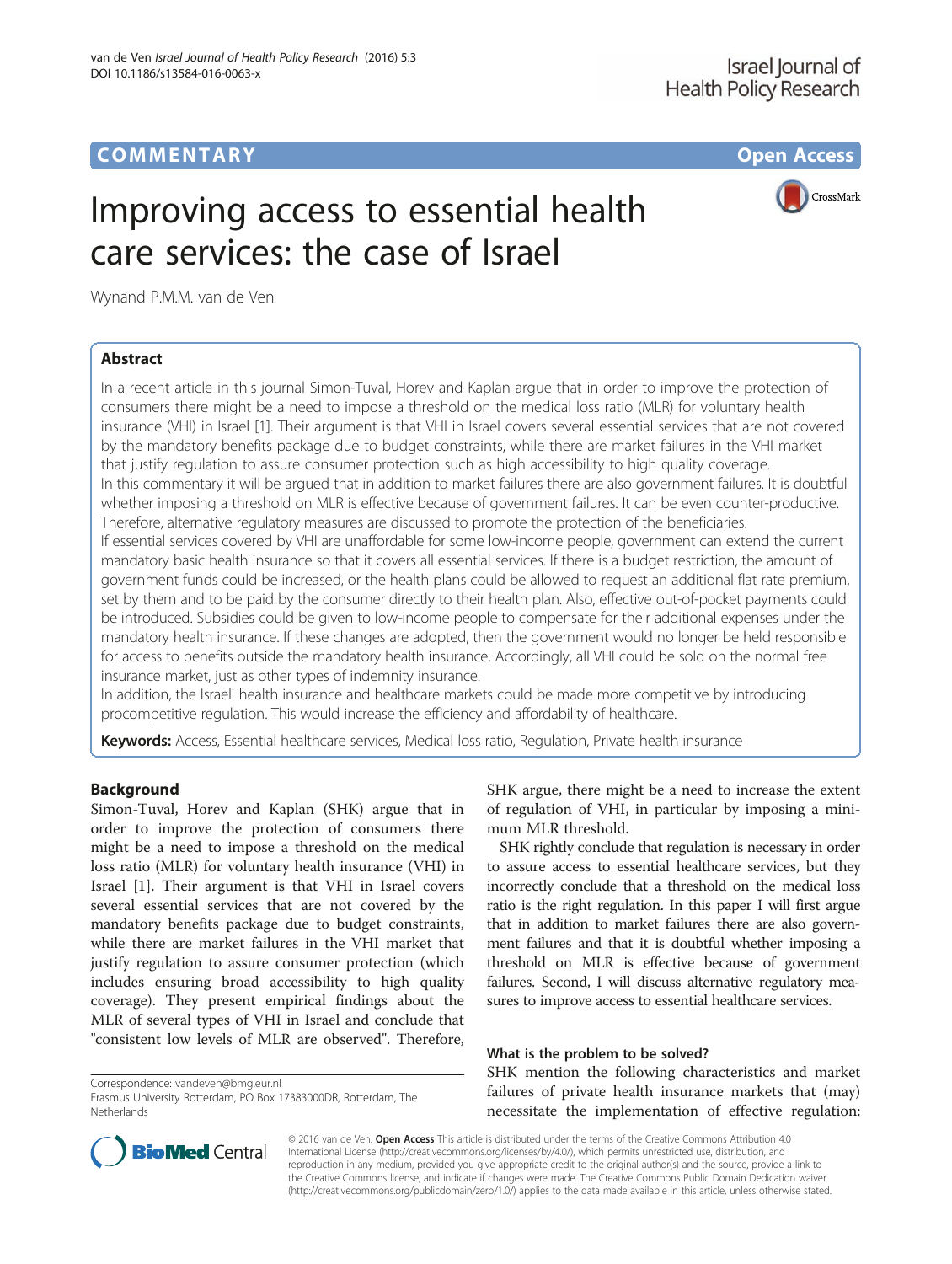the desire to protect beneficiaries (such as ensuring high accessibility to quality coverage), information deficiencies, limited competition, moral hazard, adverse selection, low MLRs, concerns about insurers' solvency, and a negative influence of private health insurance on the publicly financed health sector (e.g. unequal competition for human resources, and inefficient duplication of the services). Although it is clear from the 'Tinbergen rule' [[2\]](#page--1-0) that each policy objective should be addressed by a single tool (or, alternatively, for each policy objective there should be at least one tool), it is not clear which specific policy objective SHK aim to achieve by implementing a MLR. I assume their objective is to achieve access, for a fair price, to the essential services that are currently not covered by the mandatory benefits package due to budget constraints<sup>1</sup>.

#### Potential government failures

Although implementing a threshold on MLR seems an easy type of regulation, the regulator can easily make mistakes in the implementation, which can make a threshold on MLR ineffective or even counterproductive.

A major problem is that it is hard to interpret an MLR. Is a low level of MLR an indicator of efficiency (low medical expenses due to good managed care) or inefficiency (high administrative expenses and waste)? [[3\]](#page--1-0) Robinson argues that valid interpretation of MLR is very difficult because the value of the MLR depends on several characteristics, such as the relationship between the health plan and the providers (vertical structure), the range of networks and utilization management systems it offers (product diversification), the range of buyers (individual or group insurance) to which it markets its services (channel diversification) and its geographic scope [[3\]](#page--1-0). In addition SHK indicate that the MLR may strongly depend on the type of services (low layer or high layer of VHI), the number of years the product is already sold on the market (because of waiting times before reimbursement), the presence or absence of a guaranteed renewal of the contract and the size of the insurer [[2\]](#page--1-0). Furthermore there are different, often inconsistent and sometimes arbitrary accounting rules used to calculate the MLR [[3\]](#page--1-0).

Another problem is the effect of a threshold on MLR on the insurers' behavior. Karaca-Mandic et al. argue that insurers' reactions may involve both strategic and unintended responses [\[4](#page--1-0)]. Insurers may have incentives to re-label some of their administrative expenses as quality improvement expenses ('medical expenses') which increases their MLR. The MLR regulation may also result in reduced cost containment efforts because insures may have less incentive to pursue efficient utilization management or to negotiate as hard on provider reimbursement after premiums are set [\[4](#page--1-0)].

Given such a complex relationship between the characteristics of an insurance product and the MLR, the question is whether the regulator has sufficient information, knowledge and expertise to set an adequate level of MLR. One can easily imagine that there is a substantial probability that the regulator sets the threshold inadequately. If the regulator sets the threshold too low, it is ineffective. But if the regulator sets the threshold too high, the consequences can be dramatic. In the worst case scenario insurers can go bankrupt due to the penalty they have to pay or because they do not dare to increase their premium. Other consequences can be a reduction of the benefits, quality skimping, risk selection (if that is an efficient way of reducing medical expenses while keeping the premium equal) and unfair competition between insurers with heterogeneous characteristics.

In short, in addition to the existence of market failures the implementation of a threshold for the MLR may result in serious government failures with adverse effects.

## Alternative solutions and forms of regulation

This raises the question: are there better and more effective solutions to the problem? To achieve affordability of the essential services that are currently not covered by the mandatory benefits package due to budget constraints (the policy goal), one can think of the following two alternative potential solutions: (1) extend the basic benefits package and (2) improve efficiency and affordability in the market for basic health insurance by procompetitive regulation to make this market more competitive.

First, the mandatory benefits package can be extended with all essential benefits. Consequently all VHI can be sold on the normal free insurance market, just as other types of indemnity insurance (such as car insurance and theft insurance). This is how the health insurance markets in the Netherlands are regulated. The view of the Dutch government is that because all essential benefits (i.e. benefits that are necessary, effective, cost-effective and cannot be left to the individual responsibility [\[5](#page--1-0)]) are included in the mandatory basic health insurance, government can no longer be held responsible for access to benefits outside the mandatory health insurance. Budget constraints for the mandatory benefits package can be solved by (1) increasing the amount of government funds available to finance the basic benefits package, either by increasing the earmarked health tax or by increasing funding out of general revenues (e.g. by increasing the annual allocation for adding new technologies to the benefits package); (2) introducing a flat rated premium set by each plan and to be paid directly by the insured to the chosen health plan (which increases premium competition among the health plans in Israel); and (3) expanding cost-sharing (deductibles, copayments, coinsurance), which both reduces moral hazard (and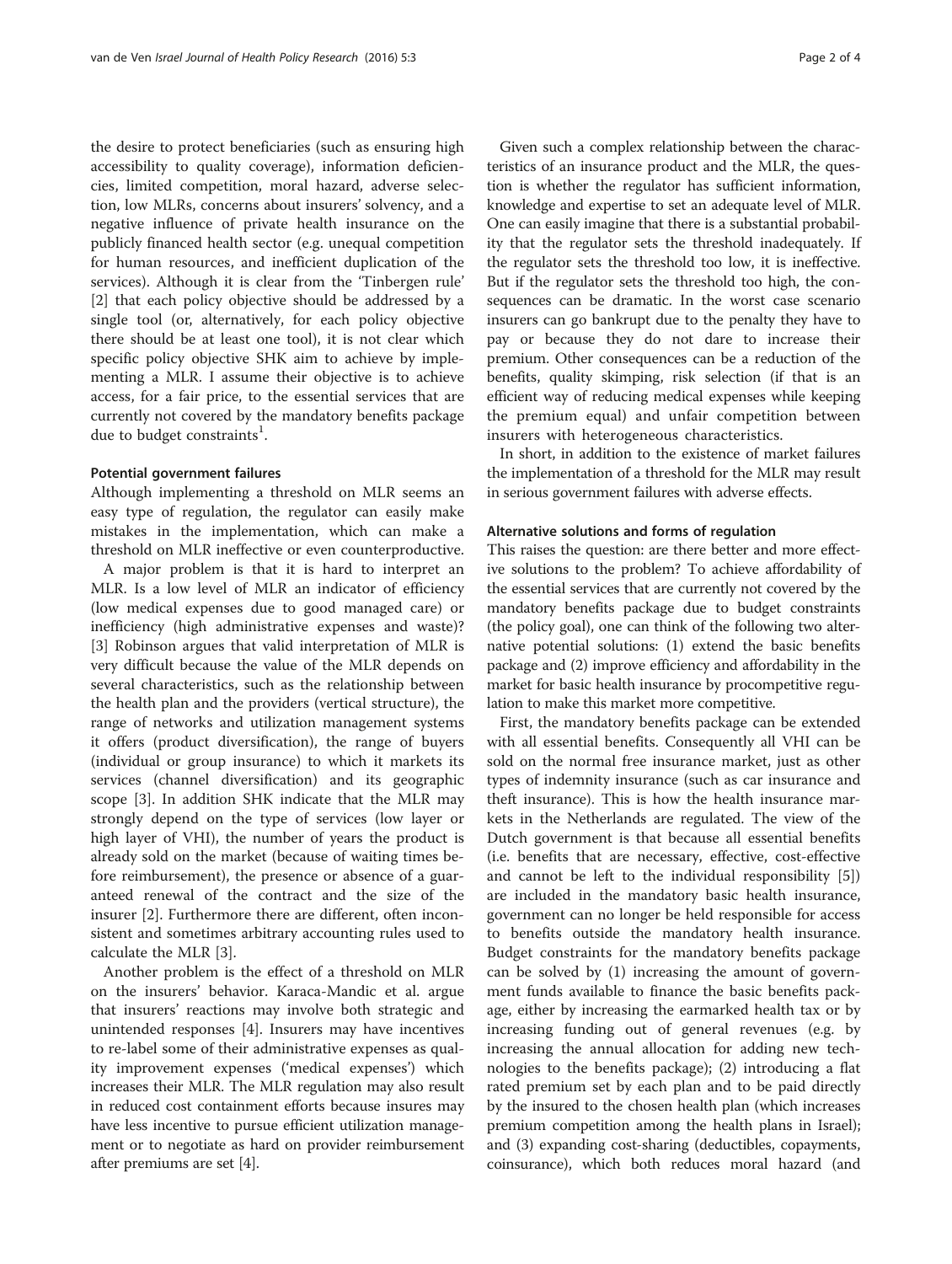thereby reduces medical expenses) and shifts a part of the public expenses to private expenses. Children could be exempted from these measures. Low-income households can be subsidized to compensate for their additional expenses under the mandatory health insurance. The total public payments to the health plans plus these subsidies could be determined by the public budget constraints.

Second, efficiency and affordability on the market for basic health insurance can be improved by introducing procompetitive regulation. Although the Israeli healthcare system is often characterized as an example of the 'managed competition model', a comparative analysis of countries with competitive healthcare markets showed that several essential preconditions for efficiency and affordability are not (yet) fulfilled in the Israeli healthcare system [\[6](#page--1-0)]. In particular, Israel could improve the contestability of the market for basic health insurance and the hospital markets. Currently it is impossible or very hard to establish a new health plan in Israel or to set up a new hospital. The wellknown phrase 'Four are few; six are many' is very applicable to the Israeli health plan market [\[7](#page--1-0)]. In addition there is no competition regulation that forbids anticompetitive behavior and cartels in the healthcare sector (both health plans and providers of healthcare). The competiveness of the provider markets can be substantially improved by the publication of transparent and easily understandable information on the quality of the care (and Israel has indeed begun to take steps in this direction). Inefficient risk selection by health plans can be substantially reduced by strongly improving the risk equalization system in the health plan market (which is currently primitive, from an international perspective). The implementation of a flat rate premium to be set by each health plan increases price competition among the health plans. Another advantage of allowing flat rate premiums is that health plans that provide above average quality of healthcare and therefore have above average expenses, will not go bankrupt, but can request a higher premium. In conjunction with these requests, the regulator could require the insurers to provide public information on their MLR and profits. In addition they can explain why their MLR is high or low and how they allocate their profits (premium rebates, solvency, extra benefits, or better quality of healthcare, etc.). And finally the consumer could be given more choice options of mandatory health insurance products and more ease of switching. All these measures can improve efficiency and affordability in healthcare by reducing health expenses while maintaining the quality of care, and thereby making it easier to meet the public budget constraints for the mandatory basic health insurance.

## Conclusion

Simon-Tuval, Horev and Kaplan (SHK) [[1\]](#page--1-0) incorrectly conclude that a threshold on the medical loss ratio (MLR) is the right regulation to assure consumer protection such as broad accessibility to high quality coverage. It is doubtful whether imposing a threshold on MLR would be effective because of government failures that may occur.

If essential services covered by VHI are unaffordable for some low-income people, government can extend the current mandatory basic health insurance so that it covers all essential services. If there is a budget restriction, the amount of government funds could be increased, or the health plans could be allowed to request an additional flat rate premium, set by them and to be paid by the consumer directly to their health plan. Also effective outof-pocket payments could be introduced. Subsidies could be given to low-income people to compensate for their additional expenses under the mandatory health insurance. If these conditions are met, then government can no longer be held responsible for access to benefits outside the mandatory health insurance. Accordingly, all VHI can be sold on the normal free insurance market, just as other types of indemnity insurance. Because regulation of a competitive health insurance market is very complex, it is better to have one type of good and effective regulation for all essential benefits, rather than two types of different and potentially ineffective regulations (one for mandatory basic health insurance, and one apart for VHI).

In addition, the Israeli health insurance and healthcare markets could be made more competitive by introducing procompetitive regulation. This would increase the efficiency and affordability of healthcare.

## Commentary on

Simon-Tuval T, Horev T, Kaplan G. Medical loss ratio as a potential regulatory tool in the Israeli healthcare system. Israel Journal of Health Policy Research 2015;4:21

## **Endnotes**

<sup>1</sup>Consequently other objectives should be achieved by other types of regulation, such as e.g. enforcing the provision of transparent information (to reduce information deficiencies), antitrust policy and making the market contestable (to make the market more competitive), costsharing (to reduce moral hazard), allowing risk-rated premiums (to reduce adverse selection), solvency requirements (to prevent insolvency), and improving the quality of care in the public sector (to prevent negative effects of private health insurance on the public sector).

#### Competing interests

The authors read and approved thr final manuscript.